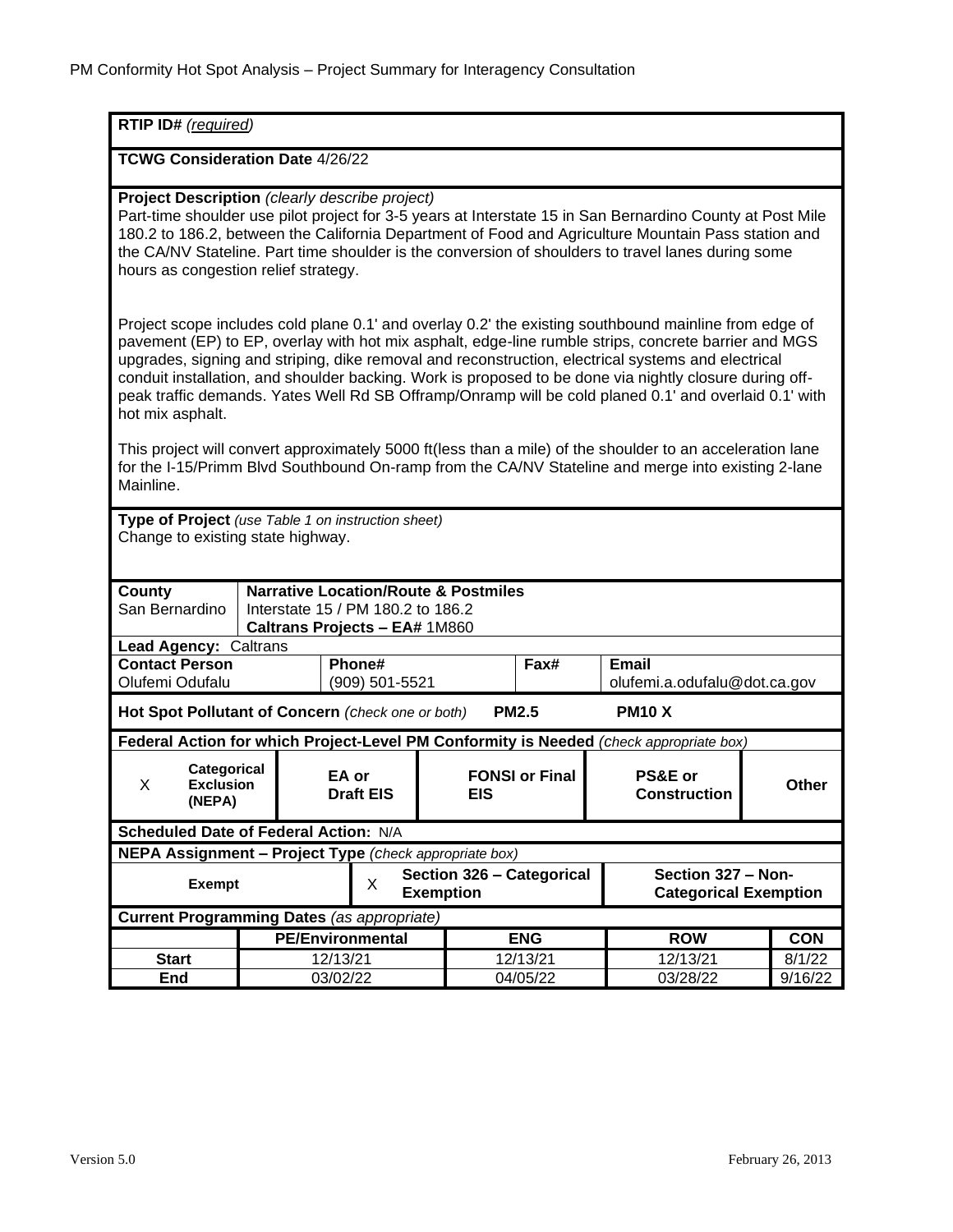## **Project Purpose and Need (Summary):** *(attach additional sheets as necessary)*

## **Purpose**

The purpose of the project is to rehabiilitate the pavement and improve traffic operations within the project limits at Interstate 15 in San Bernardino County at Post Mile 180.2 to 186.2, between the California Department of Food and Agriculture Mountain Pass station and the CA/NV Stateline.

## **Need**

The I-15 Southbound at the state line experiences recurring congestion during weekends and major events (collisions, weather events, and special event congestion) that cause significant disruptions to operations along the freeway, crippling traffic for extended periods. There are no alternate route options, detours in case of emergencies, major congestion or events. Average travel time delay on Sundays in the Southbound direction can range from 3-5 hours between state line and Barstow with the majority around Primm and the CDFA Station. The I-15 Part Time Shoulder Project proposes to convert approximately 5000 ft (less than a mile) of the shoulder to an acceleration lane for the I-15/Primm Blvd Southbound On-ramp from the CA/NV Stateline and merge into existing 2-lane Mainline. The acceleration lane is expected to allow a smoother weaving of traffic entering from Primm Road onto I-15 Southbound. In this case, the proposed acceleration lane would be open to traffic.

This project also aims to rehabiilitate the pavement within the project limits. The pavement within the project limits is exhibiting minor distress and low ride quality, which if left uncorrected, will deteriorate, and require major roadway rehabilitation. Project scope includes cold plane 0.1' and overlay 0.2' the existing southbound mainline from edge of pavement (EP) to EP, overlay with hot mix asphalt, edge-line rumble strips, concrete barrier and MGS upgrades, signing and striping, dike removal and reconstruction, electrical systems and electrical conduit installation, and shoulder backing. Work is proposed to be done via nightly closure during off-peak traffic demands. Yates Well Rd SB Offramp/Onramp will be cold planed 0.1' and overlaid 0.1' with hot mix asphalt.

**Surrounding Land Use/Traffic Generators** *(especially effect on diesel traffic)*

Land uses primarily surrounding the Proposed Project area consist of mainly barren land, a golf course, and two hotels at the Primm Interchange near the CA/NV Stateline. No schools, daycares, hospitals, or elder care facilities have been identified within 500 feet of the project location.

**Opening Year: Build and No Build LOS, AADT, % and # trucks, truck AADT of proposed facility** 

Opening Year: 2022

**RTP Horizon Year / Design Year: Build and No Build LOS, AADT, % and # trucks, truck AADT of proposed facility**

N/A